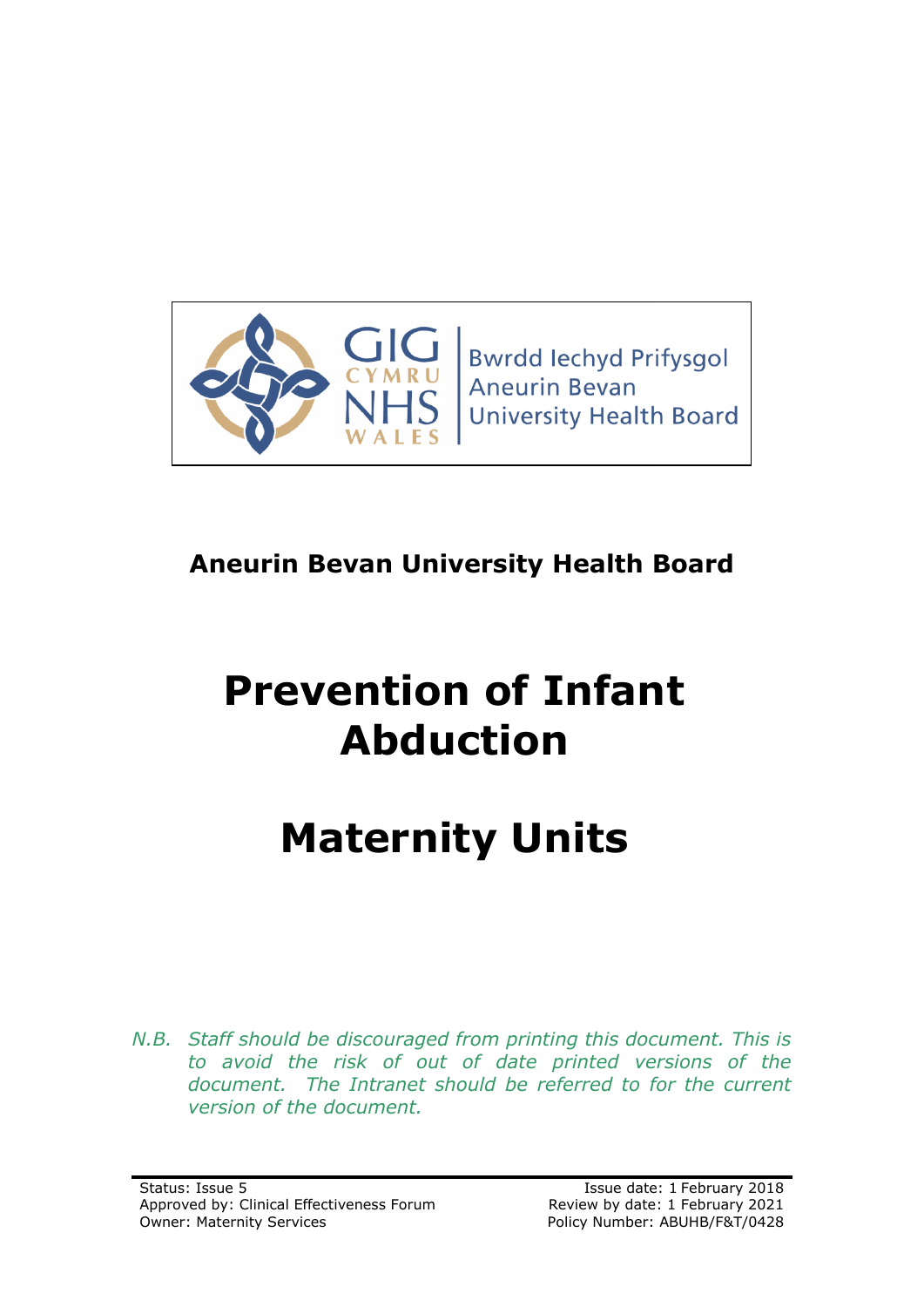#### **Contents:**

| $1 \quad$                                                                |  |  |  |  |
|--------------------------------------------------------------------------|--|--|--|--|
| 1.1                                                                      |  |  |  |  |
| 1.2                                                                      |  |  |  |  |
| $\overline{2}$                                                           |  |  |  |  |
|                                                                          |  |  |  |  |
| 4. Principles of Good Practice in Ensuring Safety of Babies and Infants4 |  |  |  |  |
|                                                                          |  |  |  |  |
|                                                                          |  |  |  |  |
|                                                                          |  |  |  |  |
|                                                                          |  |  |  |  |
|                                                                          |  |  |  |  |

Appendix A – For Action and Information Appendix B – Flow chart of communication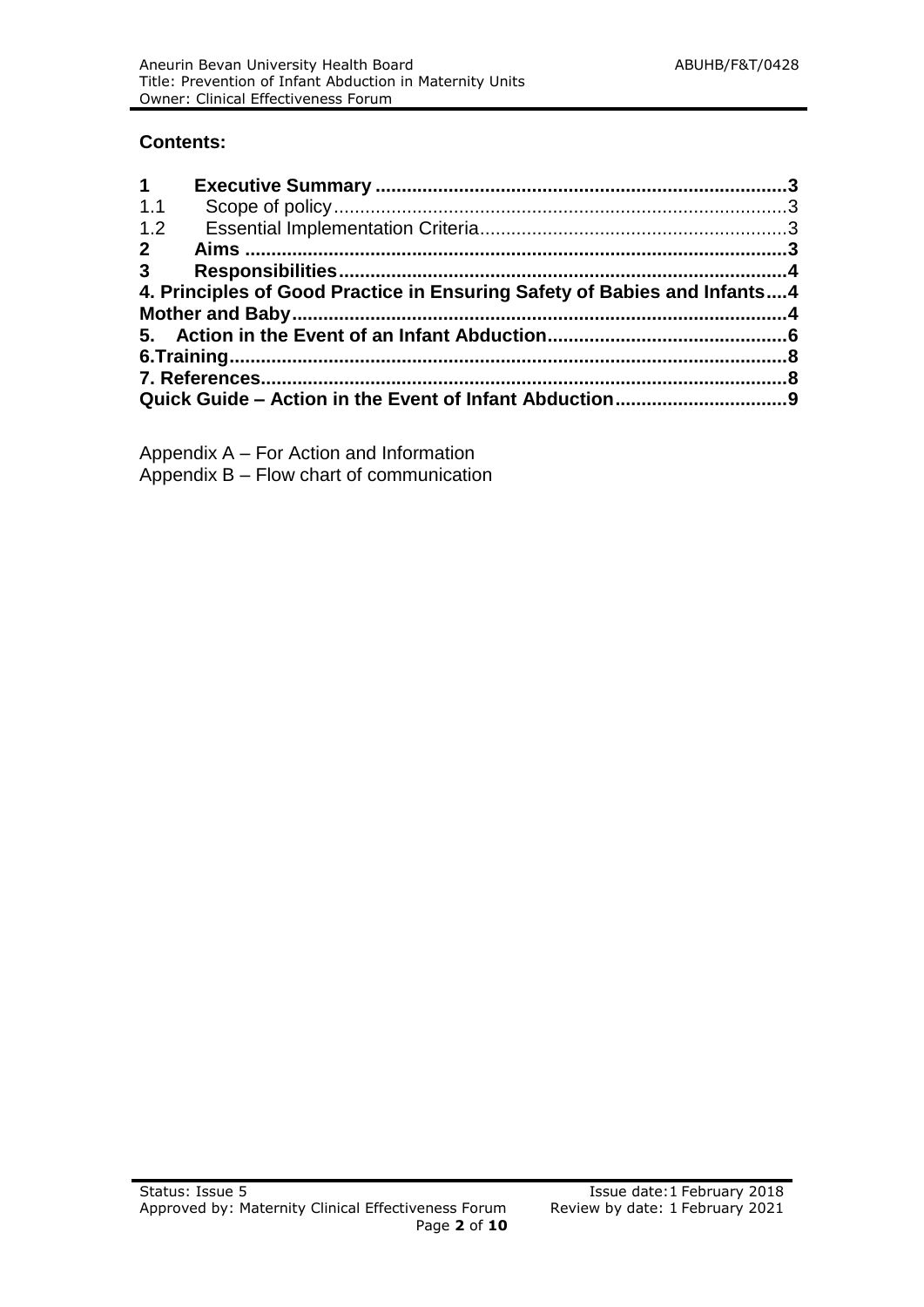# **1 Executive Summary**

Aneurin Bevan University Health Board is committed to meeting its statutory and legal responsibilities to provide a safe and secure working environment (GHNT, 2008, WAG 2005). This policy outlines the responsibility that employees have in the promotion of a secure environment for themselves and others.

Infant safety and the prevention of abduction is a priority within the Family and Therapies Division. All employees of Aneurin Bevan University Health Board, in partnership with women and their families, will comply with all organisational and local safety and security measures in existence. This will involve education of staff, mothers and visitors, the distribution of visiting guidance and adherence to individual unit precautions and security systems, i.e. identification bands, electronic tagging and 'access control key card' systems.

# **1.1 Scope of policy**

Aneurin Bevan University Health Board has birth sites in four local hospitals; these include – the Royal Gwent Hospital, Nevill Hall Hospital and The Birth Centre at Ysbyty Ystrad Fawr and the Birth Room at Ysbyty Aneurin Bevan. Although local arrangements in terms of security systems may be tailored to each site, the principles and policy on the prevention of infant abduction will be utilised by all.

# **1.2 Essential Implementation Criteria**

The following policy will allow employees of Aneurin Bevan University Health Board and its service users to:

- Understand their responsibilities in the maintenance of infant security
- Understand the action that will take place in the event of an infant abduction

# **2 Aims**

- To prevent the abduction of infants from the hospital environment during the immediate postnatal period
- To keep mothers and infants together, ensuring early infant attachment and wellbeing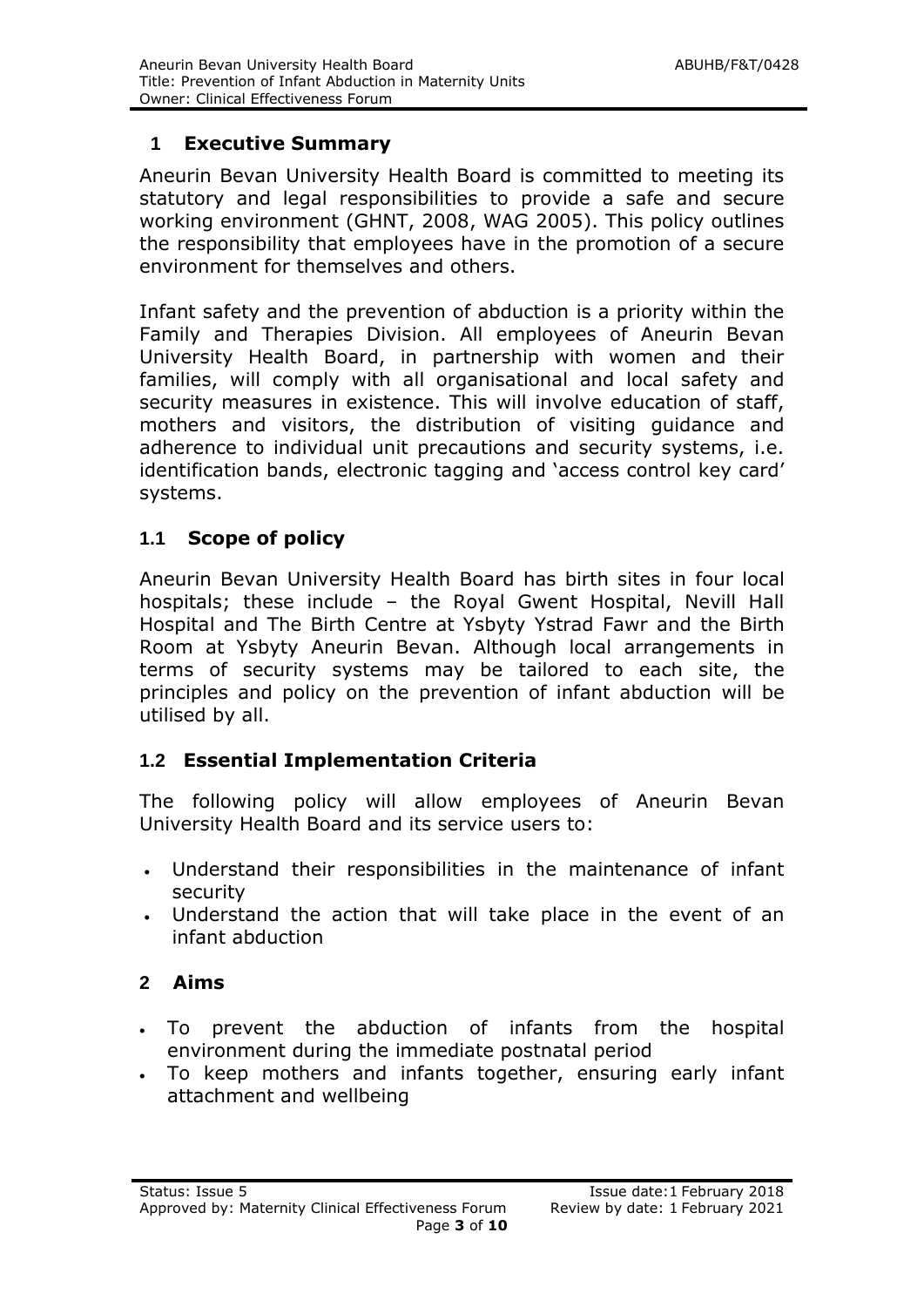## **3 Responsibilities**

- Service users must respect and adhere to visiting hours and their allied restrictions outlined in the guidance
- All staff must uphold the principles of good practice outlined in the guidance and act swiftly in the event of a suspected infant abduction.
- In addition, Senior/Lead Midwives must ensure that the effectiveness of the guidance is monitored through its inclusion in mandatory training and the facilitation of practice drills annually

# **4. Principles of Good Practice in Ensuring Safety of Infants**

## **Mother and Infant**

- 4.1 Infants will be correctly identified using ID bands immediately after birth. Infants admitted with mothers in the postnatal period must be fitted with ID bands as soon as possible.
- 4.2 Electronic tagging will take place as per local procedures.
- 4.3 Mothers are reminded to be vigilant at all times, to ask to see staff ID badges and to accompany their infants for tests and procedures when appropriate

#### **Area**

- 4.4 An annual risk assessment will be undertaken on ward entrances and exits and after any changes to access
- 4.5 Rooming in will be practised.
- 4.6 Maternity beds will not be used for non- pregnant women thereby reducing the risk of strangers within the ward environment.

#### **Staff**

- 4.7 Maternity staff will be educated about the risk of infant abduction. Training will be carried out locally in the form of practice drills, undertaken to ensure staff are familiar with the relevant action to be taken in the event of infant abduction.
- 4.8 Awareness of this policy will be part of the mandatory training for midwives and support staff.
- 4.9 All staff entering the maternity units must wear identity badges with photograph and name clearly displayed.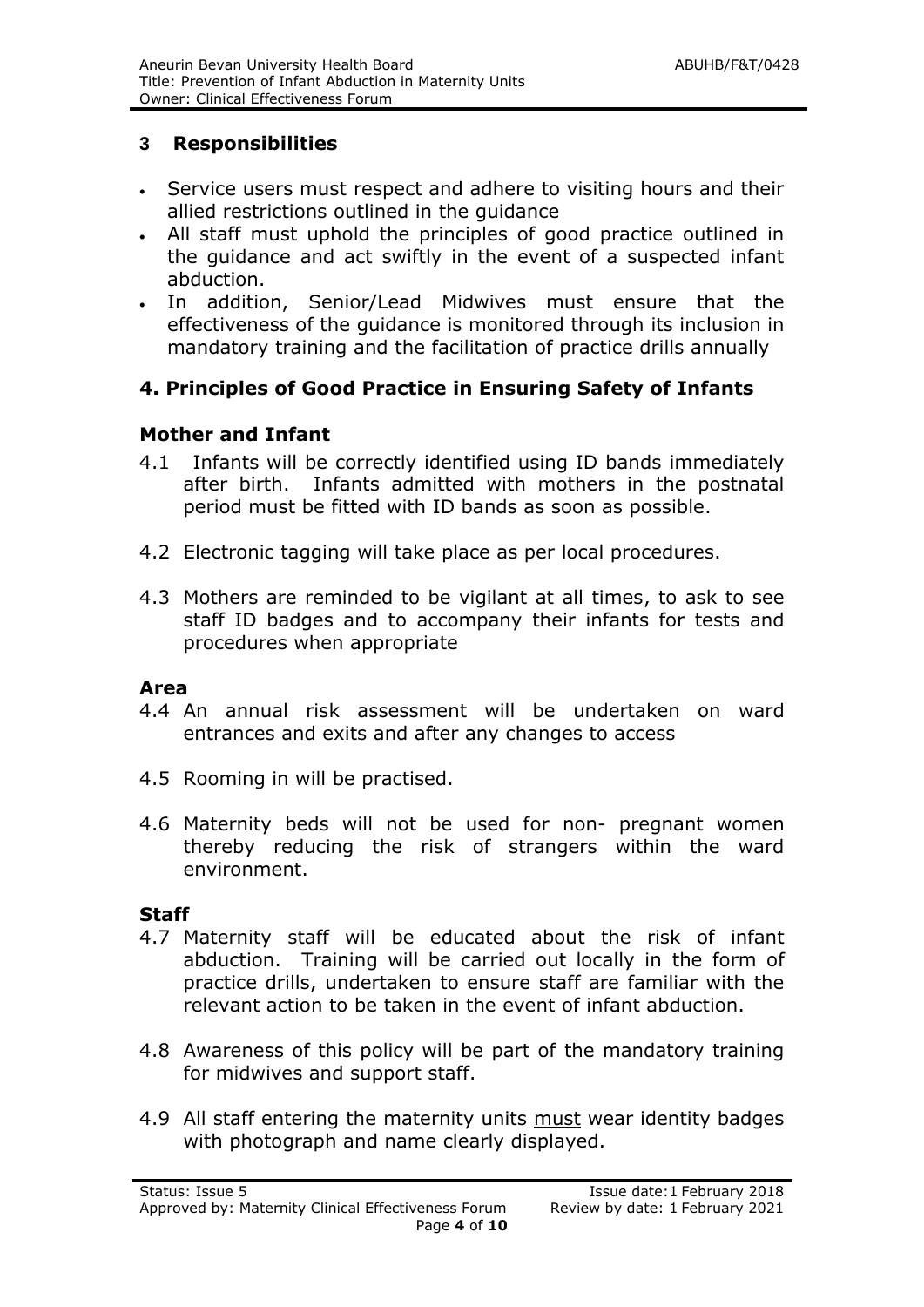#### **Visitors**

- 4.10 All staff will identify visitors encountered on the ward and promptly inform security if their behaviour appears suspicious or threatening.
- 4.11 Staff, women and their families will be encouraged to challenge any individual who attempts to remove an infant regardless of the reasons given.
- 4.12 During visiting times there will be increased vigilance by staff, especially where there are known child protection issues. There is increased opportunity at this time for infants to be removed from the ward in bags containing women's belongings.

#### **Current Infant Security Systems in Use for Hospital Births**

4.13Plastic bracelets with identical numbers and details on mother and infant bands supplemented with electronic tags.

The infant will have two identification bands placed one on each ankle and the mother one band placed on her wrist.

 The midwife will check the bands with the mother or her birth partner following birth, prior to placing them on the infant. Details recorded on the band will include: mother's full name, hospital unit number, infant's sex, date and time of birth. The identification bands will be checked daily whilst in hospital.

4.14A midwife will remove the electronic tag when the baby is transferred home from the ward by cutting through the plastic.

The system will be function checked and the system check documented on a daily basis by the ward staff.

The alarms will trigger an alert if they pass near to the entrance/exit of ward areas unless the alarm is bypassed, e.g. on transfer from one ward to another.

#### **Swipe Card Access to Ward Areas**

4.15 All relevant staff will have swipe card access to maternity ward areas in line with organisational policy for swipe card access to areas within the Family and Therapies division. When staff leave the organisation for employment elsewhere, the ID swipe card must be returned to their manager who will without delay (whether they have the ID card or not) notify the ID issuing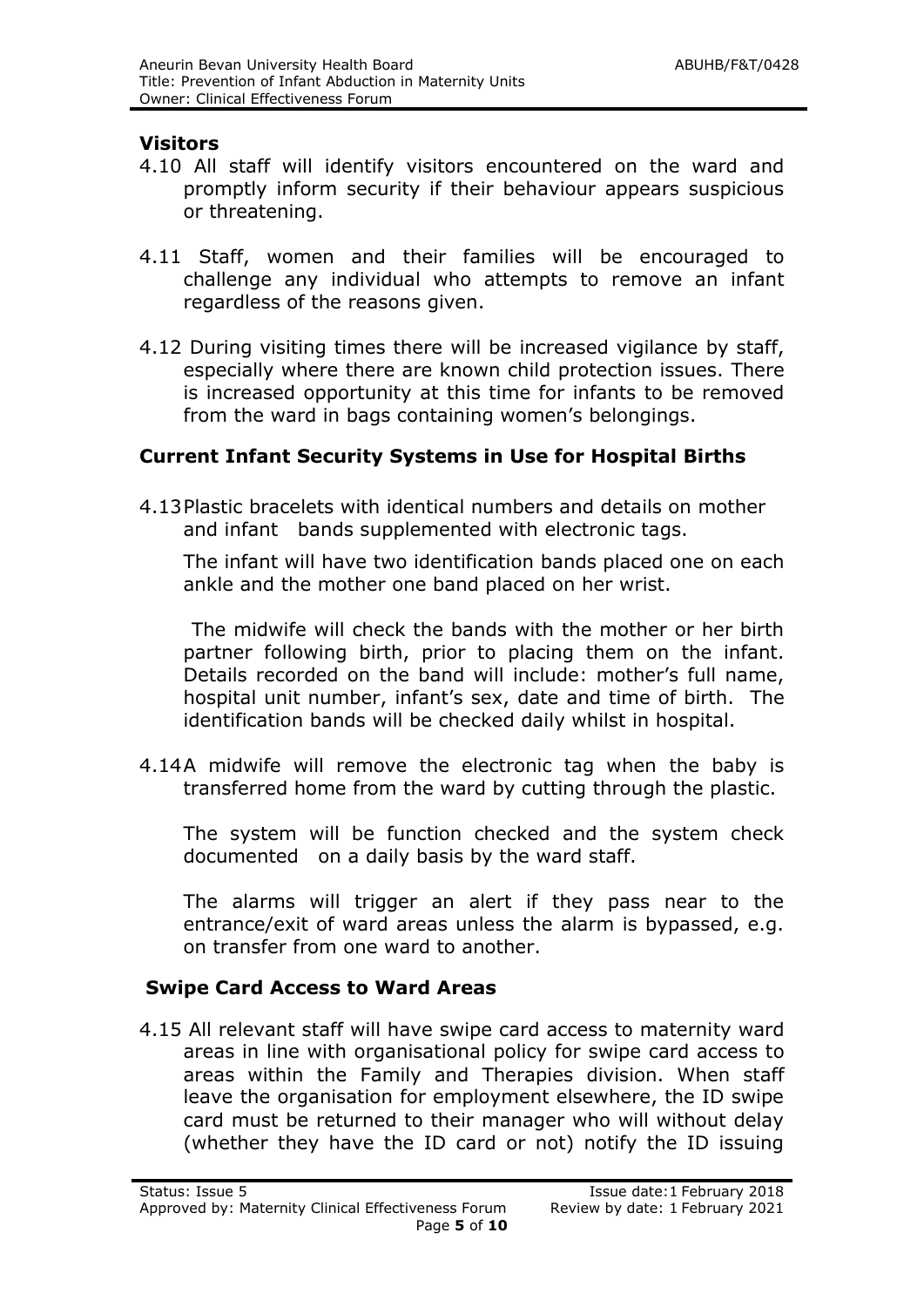centre to have the card deactivated, this can be done in advance of the leaving date.

#### **NB In the event of a staff member losing his/her ID swipe card, they must ensure the old card is deactivated and a new card obtained.**

#### **CCTV**

4.16 Sited at entrance to some ward areas and maternity buildings. Regular review of the system should be undertaken to ensure it is recording accurately.

## **5. Action in the Event of an Infant Abduction**

(See appendix one and two)

- 5.1 On suspecting abduction of an infant, the midwife will confirm the abduction and then inform the person in charge of the ward.
- 5.2 The alarm will be raised and the switchboard informed to contact relevant services:
	- **Security**
	- Porters
	- Police
	- 5.3 Secure entrances and exits to ward area.
	- 5.4 The midwife in charge of the unit will be immediately informed, who in turn will mobilise staff and co-ordinate proceedings.

Midwife in charge will contact

- Head of Midwifery
- Senior Manager
- Governance Midwife
- Clinical Director
- Consultant on-call
- General Manager
- Supervisor for Midwives
- Facilities Manager
- Press and Communications manager for Aneurin Bevan Health Board
- 5.5 Midwifery staff will be delegated to: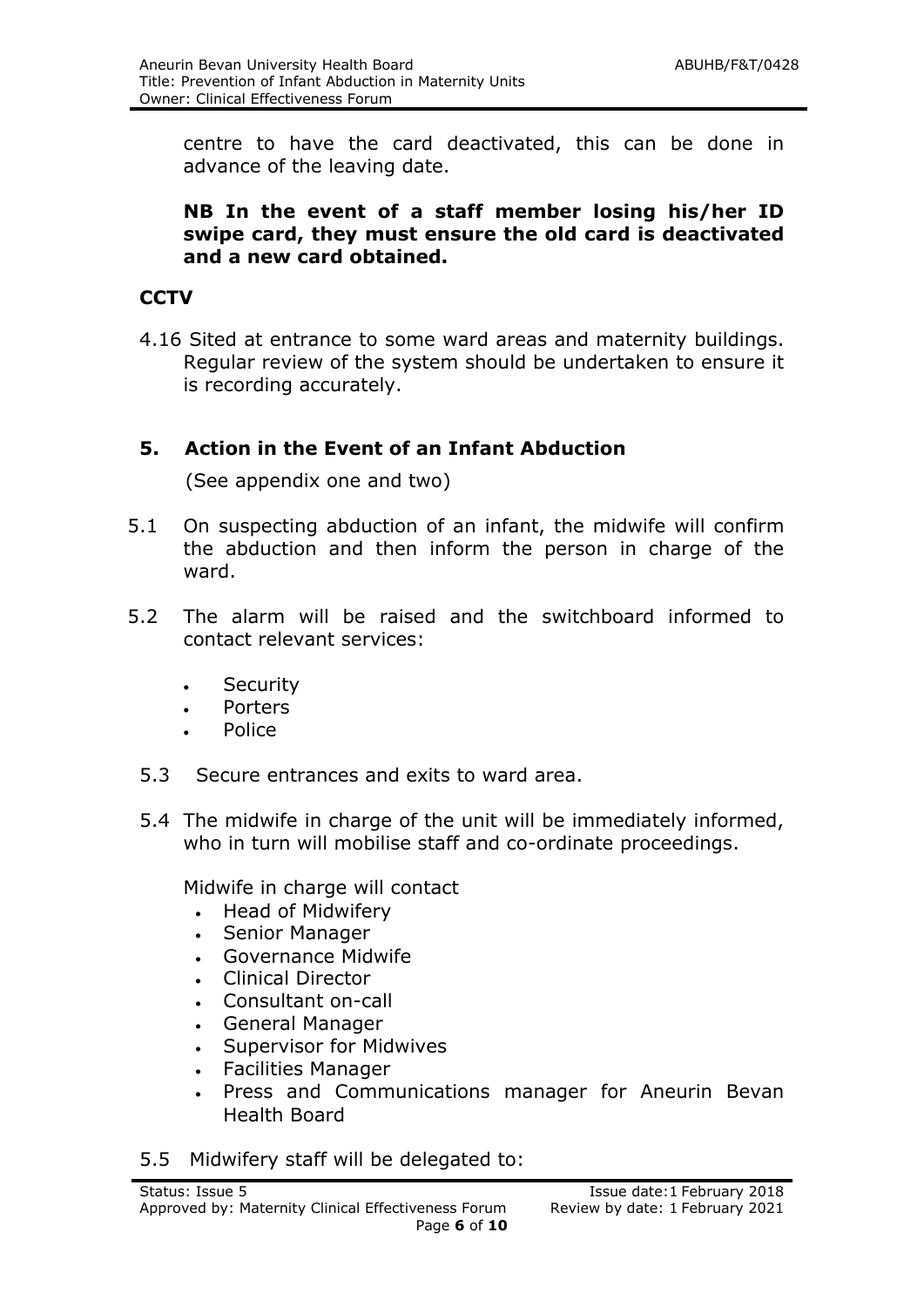- Move the mother of the abducted infant to a private area for comfort and support and to remain with her throughout
- Check the electronic tags and bands of all remaining infants
- Inform other mothers regarding the situation in order that a state of alert can be maintained
- Reassure the mothers on the ward and provide support
- Arrange for family members to be informed and request their attendance at the unit to support the mother
- 5.6 Delegated persons will pursue the abductor if event witnessed and description of person obtained.
- 5.7 A delegated staff member will search immediate areas, i.e. wards, toilets, corridors, offices.
- 5.8 Ensure staff do not handle or remove any of the infant's clothing, blankets, equipment & cot.
- 5.9 Staff will be expected to co-operate with the police by giving an accurate history of events in the ward prior to or during the abduction.
- 5.10 Media enquiries will be managed via the Press and Communications Manager in conjunction with the senior management team and the police department.
- 5.11 When the situation returns to normal, all relevant departments and security will be informed to stand down.

A Datix will be completed in conjunction with Aneurin Bevan University Health Board risk management policy*.*

5.12 A multidisciplinary case review will take place within 24 hours of the event occurring and findings reported accordingly.

5.13 Security will be checked and reviewed at the first available opportunity.

Opportunity will be provided for staff and women to reflect on the situation, and professional support and advice offered by the unit manager.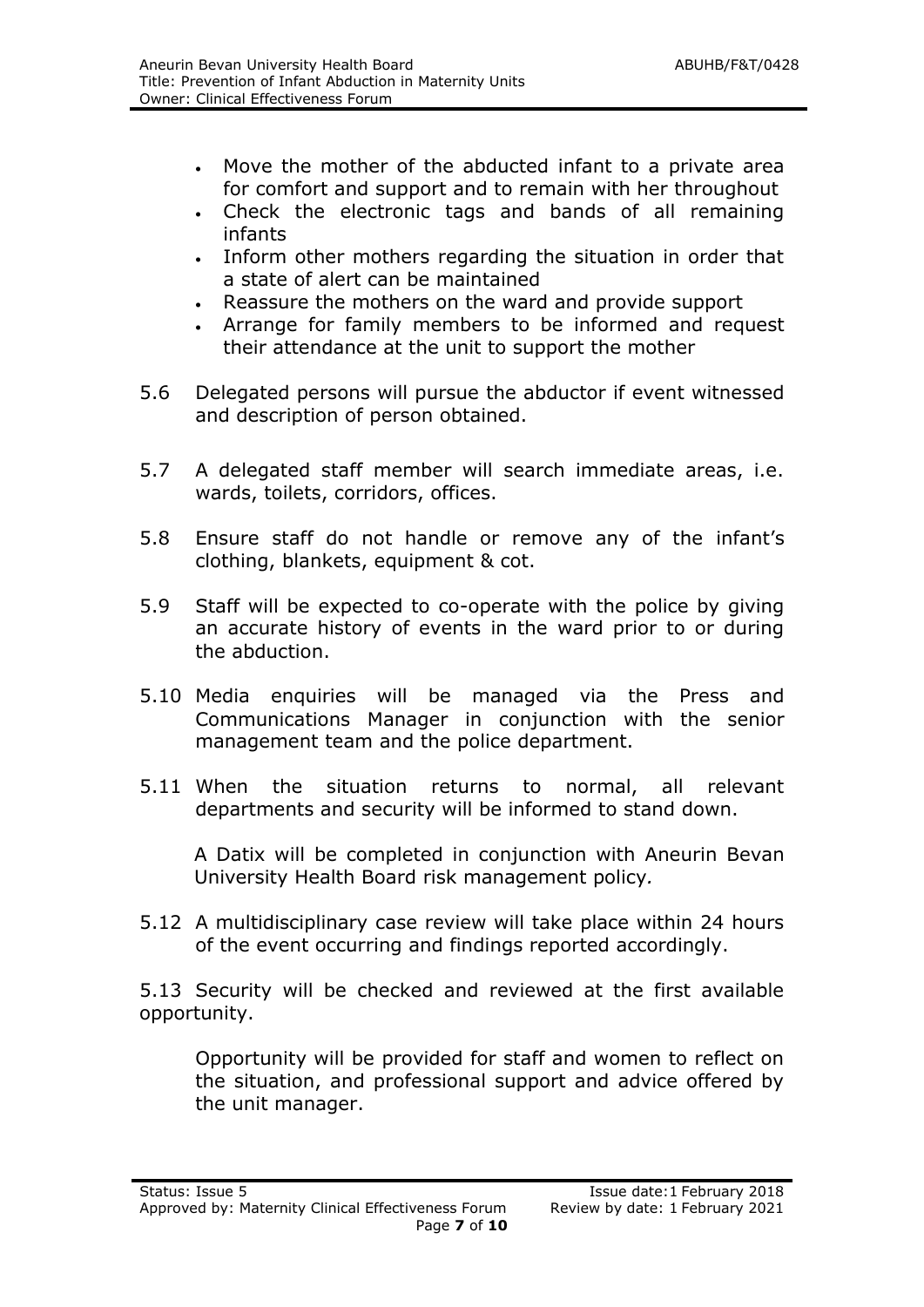5.14 The policy will be audited following each reported incident to ensure the policy has been implemented appropriately and is effective.

# **6. Training**

- Maternity staff will be educated about the risk of infant abduction. Training will be carried out locally in the form of practice drills, undertaken to ensure staff are familiar with the relevant action to be taken in the event of abduction.
- Awareness of this policy will be part of mandatory training for midwives and support staff.

#### **7. References**

- Gwent Healthcare NHS Trust (2008) Security Policy
- Welsh Assembly Government (2005) Healthcare Standards. Making the Connections. Designed for Life. Cardiff: WAG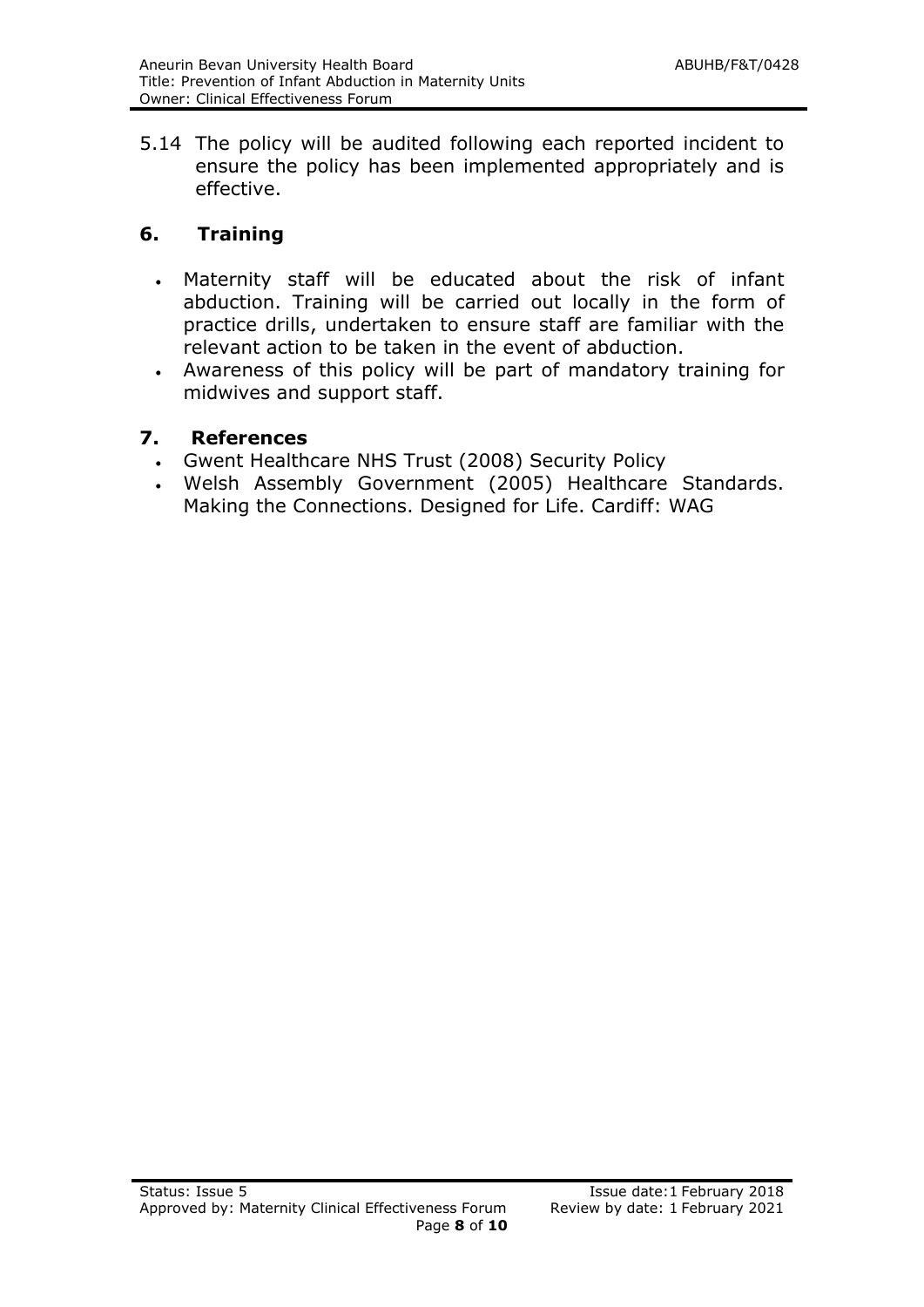#### **Appendix One**

# **Quick Guide – Action in the Event of Infant Abduction**

| <b>PROCEDURE</b>                                                       | <b>RATIONALE</b>                                |
|------------------------------------------------------------------------|-------------------------------------------------|
| 1. Suspect an abduction                                                |                                                 |
| 2. Confirm abduction and raise the alarm                               |                                                 |
| 3. Contact switch board to notify:                                     |                                                 |
| <b>Security</b>                                                        | Prevent delay                                   |
| <b>Porters</b>                                                         |                                                 |
| <b>Police</b>                                                          |                                                 |
| 4. Inform midwife in charge                                            | Mobilise staff and co-ordinate proceedings      |
| 5. Secure entrance and exits to ward area                              | to ensure all staff and visitors remain in area |
| 6. Midwife in charge to inform:                                        |                                                 |
| <b>Switchboard</b>                                                     |                                                 |
| <b>Senior Midwifery Manager</b>                                        |                                                 |
| <b>Head of Midwifery</b><br>$\bullet$                                  |                                                 |
| <b>Clinical Director</b><br>$\bullet$                                  |                                                 |
| <b>General Manager</b>                                                 |                                                 |
| <b>Consultant on call</b><br>$\bullet$                                 |                                                 |
| <b>Governance Midwife</b>                                              |                                                 |
| <b>Supervisor for Midwives</b>                                         |                                                 |
| <b>Facilities Manager</b>                                              |                                                 |
| <b>Press &amp; Communications Manager</b>                              |                                                 |
| 7. Midwife in charge to delegate tasks                                 |                                                 |
| e.g.                                                                   |                                                 |
| Moving mother of abducted infant to a                                  | Provide support and comfort                     |
| private area and stay with her                                         |                                                 |
| Pursue abductor if identified<br>$\bullet$                             | Halt the abduction                              |
| Check remaining ward areas                                             | Ensure infant not held elsewhere                |
| Comfort and support other women                                        | To reassure women during a stressful time       |
| Check other infants ID bands                                           | Check identity, ensure mother and infant        |
|                                                                        | bands match                                     |
|                                                                        |                                                 |
|                                                                        |                                                 |
| 8. Staff will not remove the empty cot or touch<br>any of the clothing | Needed as evidence by the police                |
|                                                                        |                                                 |
|                                                                        |                                                 |
| 9. Co-operate with the police                                          | Aid the investigation                           |
|                                                                        |                                                 |
| 10. Direct Media attention to Press &                                  | To channel media attention via the correct      |
| Communications Manager on ext 45945                                    | sources in conjunction with the police          |
|                                                                        |                                                 |
| 11. Inform all when situation returns to normal                        | Facilitate return to normal duties              |
|                                                                        |                                                 |
| 12. Complete online Datix form                                         | Compliance with Health Board policy             |
|                                                                        |                                                 |